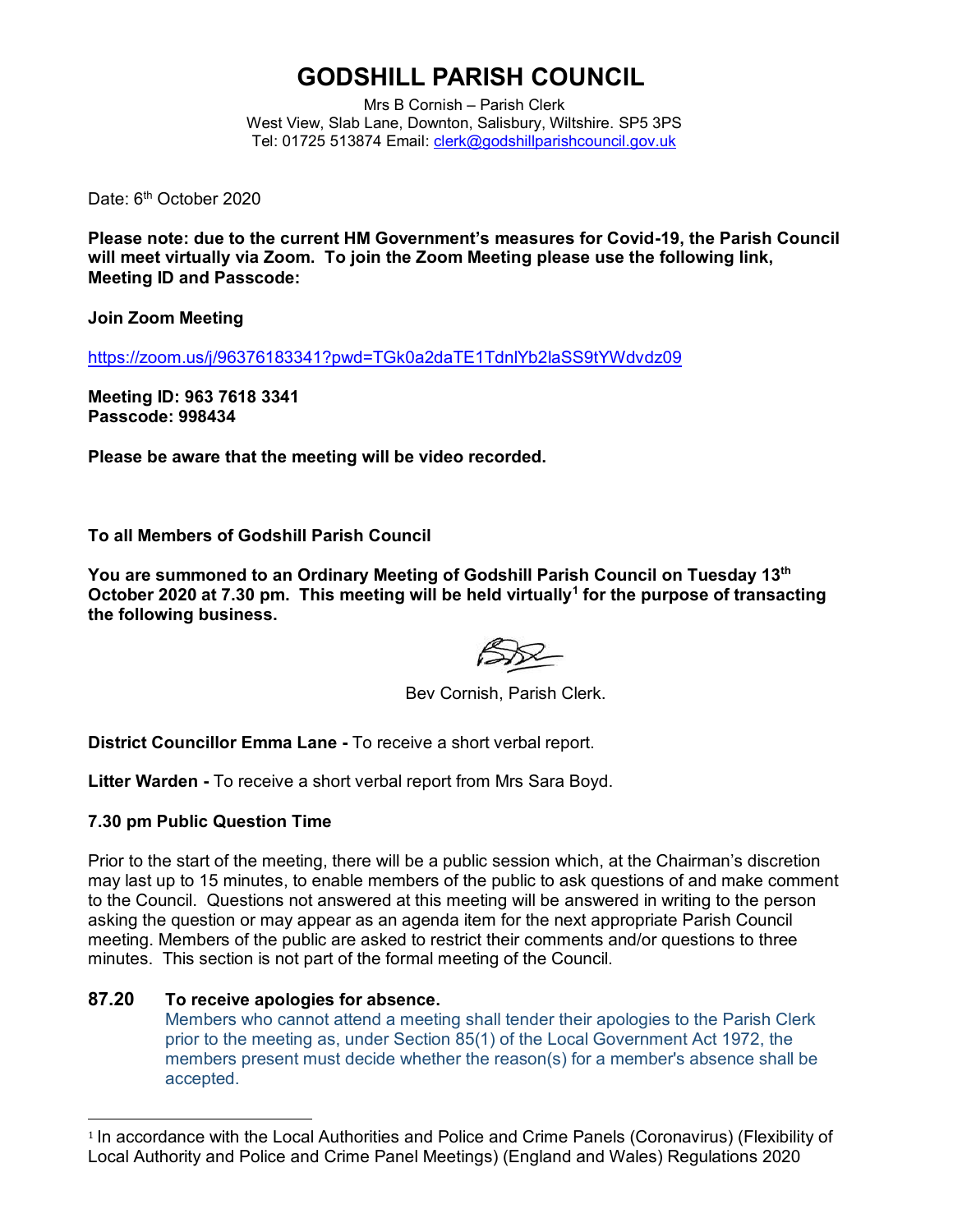# **AGENDA**

## **88.20 Declarations of Interest:**

- a. To receive **Declarations of Interest** in respect of matters contained in this agenda, in accordance with the provisions of the Localism Act 2011 in respect of members and in accordance with the provisions of the Local Government Act 1972 in respect of officers.
- b. To consider any **Dispensation Requests** received by the Parish Clerk and not previously considered.
- **89.20 To resolve to approve the Minutes of the Ordinary Meeting held on 8 th September 2020.**
- **90.20 To resolve to refer any business raised by the public in public discussion, and any other matters or items of information from councillors, to a future meeting or to resolve to agree on any other action.**
- **91.20 To resolve to note Clerk's Report providing information on recent issues and work completed.**
- **92.20 Planning and Tree Work Applications:**

## **Application No. 20/00454**

**Touring Park, Sandy Balls Holiday Centre, Southampton Road, Godshill -** Application for removal of condition 15 of Planning Permission 18/00139 to allow occupation of all units for 12 months per year

## **Application No. CONS/20/0538**

**Ling Ridge, Southampton Road, Godshill –** Fell 1 x Leylandii tree, Deadwood 1 x Oak tree, Prune 1 x Ash tree.

- **93.20 To consider a response to the Ministry of Housing, Communities & Local Government's consultation entitled 'Planning for the Future'.**  <https://www.gov.uk/government/consultations/planning-for-the-future>
- **94.20 To resolve to approve a donation of £40 to the Royal British Legion for a Poppy Wreath which is to be laid by the Chairman on behalf of the parish at the Fordingbridge War Memorial.**
- **95.20 To consider a proposal from Cllr Fell to address the issue of verge parking in the parish.**
- **96.20 To note a request from Cllr Fell for councillors to be alert to the issue of phishing emails and to consider whether any action can be taken.**
- **97.20 To resolve to approve the following payments:**  £165.00 - Mrs S Boyd for pinch point maintenance and bulb planting. £71.95 - Zoom subscription from May to September 2020. £60.26 - Amazon for PPE Equipment for Litter Warden.
- **98.20 Finance and Policy:**
- **a. To resolve to approve the sum of £897.56 as the Accounts for payment for October.**